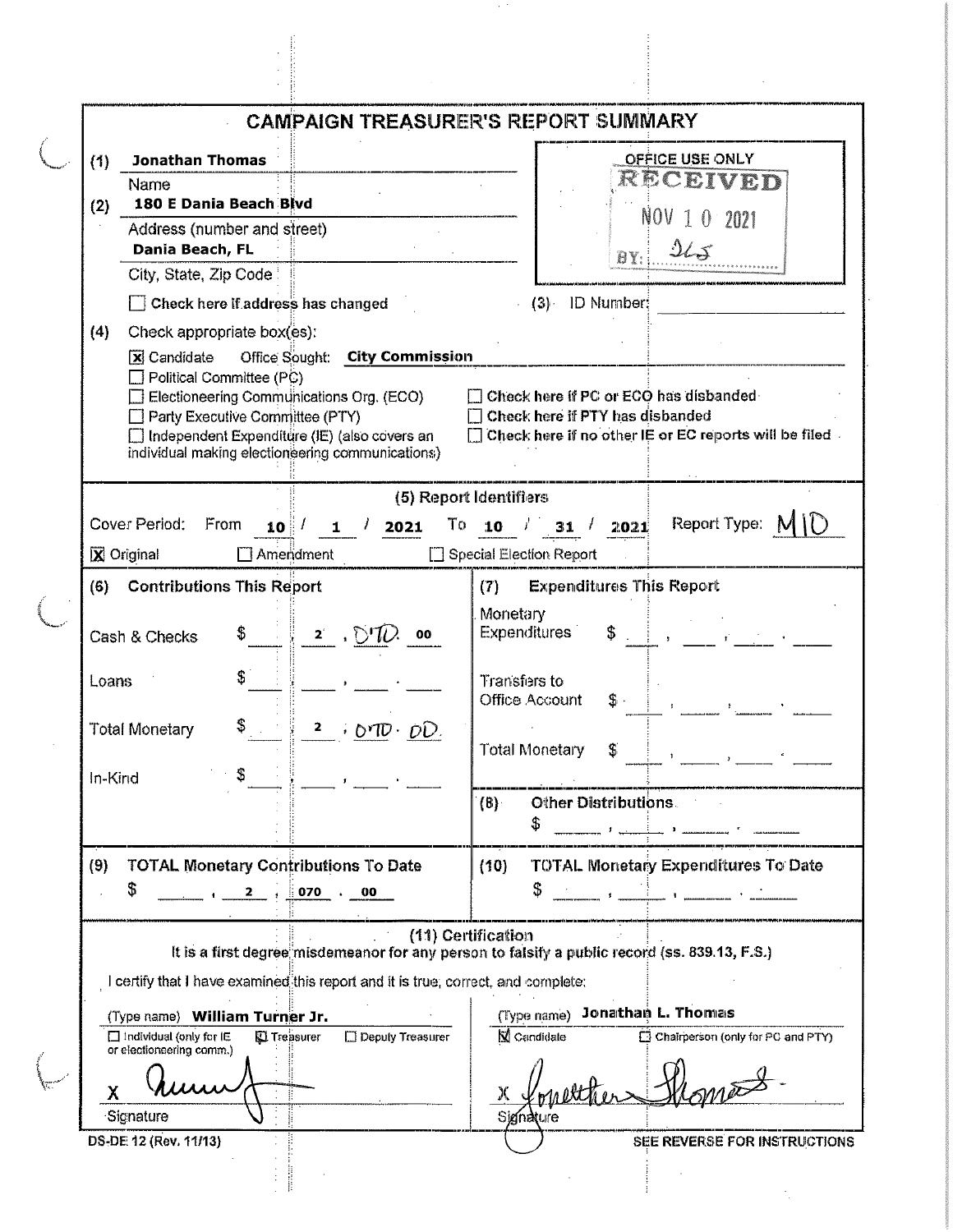## **CAMPAIGN TREASURER'S REPORT - ITEMIZED CONTRIBUTIONS**

|                                          | (1) Name Jonathan L. Thomas                                                                                 |                                              | $(2)$ I.D. Number             |                                |                   |                |  |  |  |
|------------------------------------------|-------------------------------------------------------------------------------------------------------------|----------------------------------------------|-------------------------------|--------------------------------|-------------------|----------------|--|--|--|
|                                          | (3) Cover Perfod 10 $/$ 1 $/$ 2021 through 10 $/$ 31 $/$ 2021                                               |                                              | of $\geq$<br>$(4)$ Page       |                                |                   |                |  |  |  |
| (5)<br>Date<br>(6)<br>Sequence<br>Number | $\frac{10}{(7)}$<br>Full Name<br>(Last, Suffix, First, Middle)<br>Street Address &<br>City, State, Zip Code | (8)<br>Contributor<br>Occupation<br>Type     | (9)<br>Contribution<br>Type   | (10)<br>In-kind<br>Description | (11)<br>Amendment | (12)<br>Amount |  |  |  |
| 10,25,21                                 | <b>Benita McKnight</b><br>1360 nw 2nd terr.<br>Dania Beach, FL<br>33004<br>$\mathcal{F}(\mathcal{L})$       | Self-<br>employed                            |                               | tage a                         |                   | \$50           |  |  |  |
| 10,25,21<br>$\overline{2}$               | Dwayne A. Sheppard<br>8720 nw 18th street<br><b>Coral Springs FL.</b>                                       | Funeral<br>Home<br>Owner                     | <b>CHK</b>                    |                                |                   | \$500          |  |  |  |
| 107412<br>$\hat{\mathcal{S}}$            | <b>Gary Scott</b><br>145 NW 5TH AVE<br>Dania Beach, FL.<br>33004                                            | Pastor                                       | <b>TAS</b><br>CHK             |                                |                   | \$100          |  |  |  |
| 10,24,2                                  | <b>Tammie James</b><br>255 NW tamara james<br>ave<br>Dania Beach, FL 33004                                  | Permit<br>Clerk                              | CHK<br>CHK                    |                                |                   | \$100          |  |  |  |
| $\sqrt{2}$                               | <b>Shirley Collie</b><br>2214 F freedom<br>Street, Hollywood Fl. 3                                          | <b>Admin</b>                                 | $J\mathcal{T}$<br>CAS-<br>CHK |                                |                   | \$100          |  |  |  |
| 1D124<br>12<br>b                         | Tamara James<br>180 E Dania Beach,<br>Dania Beach, Florida<br>33004                                         | Retired                                      | 丌<br><b>GAS</b><br>CHK        |                                |                   | \$100          |  |  |  |
| 10,24<br>(7)                             | Gloria Black<br>145 NW 5TH AVE<br>Dania Beach, FL.<br>33004                                                 | Admin                                        | $\frac{f}{f}$<br>CHK          |                                |                   | \$50           |  |  |  |
| DS-DE 13 (Rev. 11/13)                    |                                                                                                             | SEE REVERSE FOR INSTRUCTIONS AND CODE VALUES |                               |                                |                   | $-100$         |  |  |  |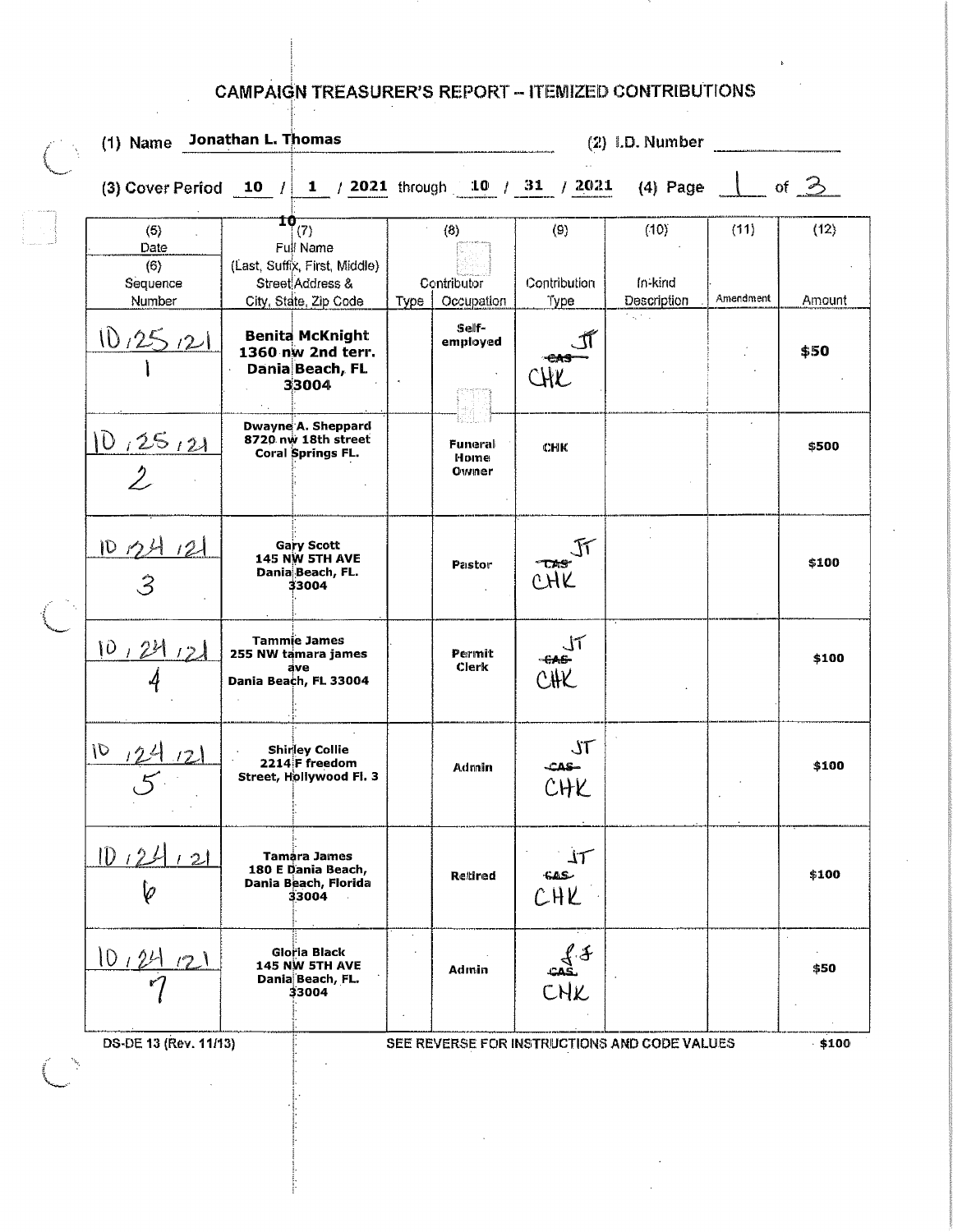## **CAMPAIGN TREASURER'S REPORT - ITEMIZED CONTRIBUTIONS**

| (5)<br>Date<br>(6)<br>Sequence<br>Number<br>10/22<br>$\mathbb{Z}$ |      | $10_{(7)}$<br><b>Full Name</b><br>(Last, Suffix, First, Middle)<br>Street Address &<br>City, State, Zip Code |                                                                                                                                                        | (8)                       | (3) Cover Period 10 $/$ 1 $/$ 2021 through 10 $/$ 31 $/$ 2021 (4) Page 2 of 3<br>(9) | (10)                   | (11)      |                                                                       |
|-------------------------------------------------------------------|------|--------------------------------------------------------------------------------------------------------------|--------------------------------------------------------------------------------------------------------------------------------------------------------|---------------------------|--------------------------------------------------------------------------------------|------------------------|-----------|-----------------------------------------------------------------------|
|                                                                   |      |                                                                                                              |                                                                                                                                                        |                           |                                                                                      |                        |           |                                                                       |
|                                                                   |      |                                                                                                              | Type                                                                                                                                                   | Contributor<br>Occupation | Contribution<br>Type                                                                 | In-kind<br>Description | Amendment | (12)<br>Amount                                                        |
|                                                                   | × 10 | <b>William Turner</b><br>1451 nw 2nd<br>street, Dania<br>Beach, Florida<br>33004                             |                                                                                                                                                        | Self-<br>employed         | CHL                                                                                  | ta, na                 |           | \$50                                                                  |
| $\frac{10,22,11}{9}$                                              |      | Arbeilla Wilson<br>1710 nw 1st court,<br>Apt, Miami, Florida<br>33136                                        |                                                                                                                                                        | Admin                     | eas JT<br>CHK                                                                        |                        |           | \$50                                                                  |
| $\frac{10}{10}$ $\frac{22}{10}$                                   |      | Katrice Johnson<br>228 sw 5th ave,<br>Hallendale, Florida<br>33009                                           |                                                                                                                                                        | Organizer                 | س<br>CHK<br>CHK                                                                      |                        |           | \$50                                                                  |
| 10, 22, 21                                                        |      | William A Turner Jr<br>1451 NW 2nd Street,<br>Dania Beach, Florida<br>33004                                  |                                                                                                                                                        | <b>CEO</b>                | CHK<br>CHK                                                                           |                        |           | \$30                                                                  |
| $1D + 52 + 2$                                                     |      | <b>Ingrid Gibson</b><br>20542 nw 22 court,<br>Miami Gardens,<br>Florida 33056                                |                                                                                                                                                        | Personnel                 | $rac{1}{CHK}$                                                                        |                        |           | \$100                                                                 |
| 10122121<br>12                                                    |      |                                                                                                              |                                                                                                                                                        | CPA                       | $\mathsf{L} \mathsf{L}$<br>$rac{\epsilon_{\text{MS}}}{\epsilon_{\text{H}}\epsilon}$  |                        |           | \$500                                                                 |
| 1012212                                                           |      |                                                                                                              | $\ddot{\phantom{a}}$<br>$\bullet$                                                                                                                      | Retired                   |                                                                                      |                        |           | \$25                                                                  |
|                                                                   |      |                                                                                                              | <b>Roderick Harvey</b><br>3816 Hollywood blvd,<br>Suite 203, Hollywood,<br>Florida 33021<br>A. Ivie Cure<br>209 NW 14th Court,<br>Dania, Florida 33004 |                           |                                                                                      |                        |           | DS-DE 13 (Rev. 11/13)<br>SEE REVERSE FOR INSTRUCTIONS AND CODE VALUES |